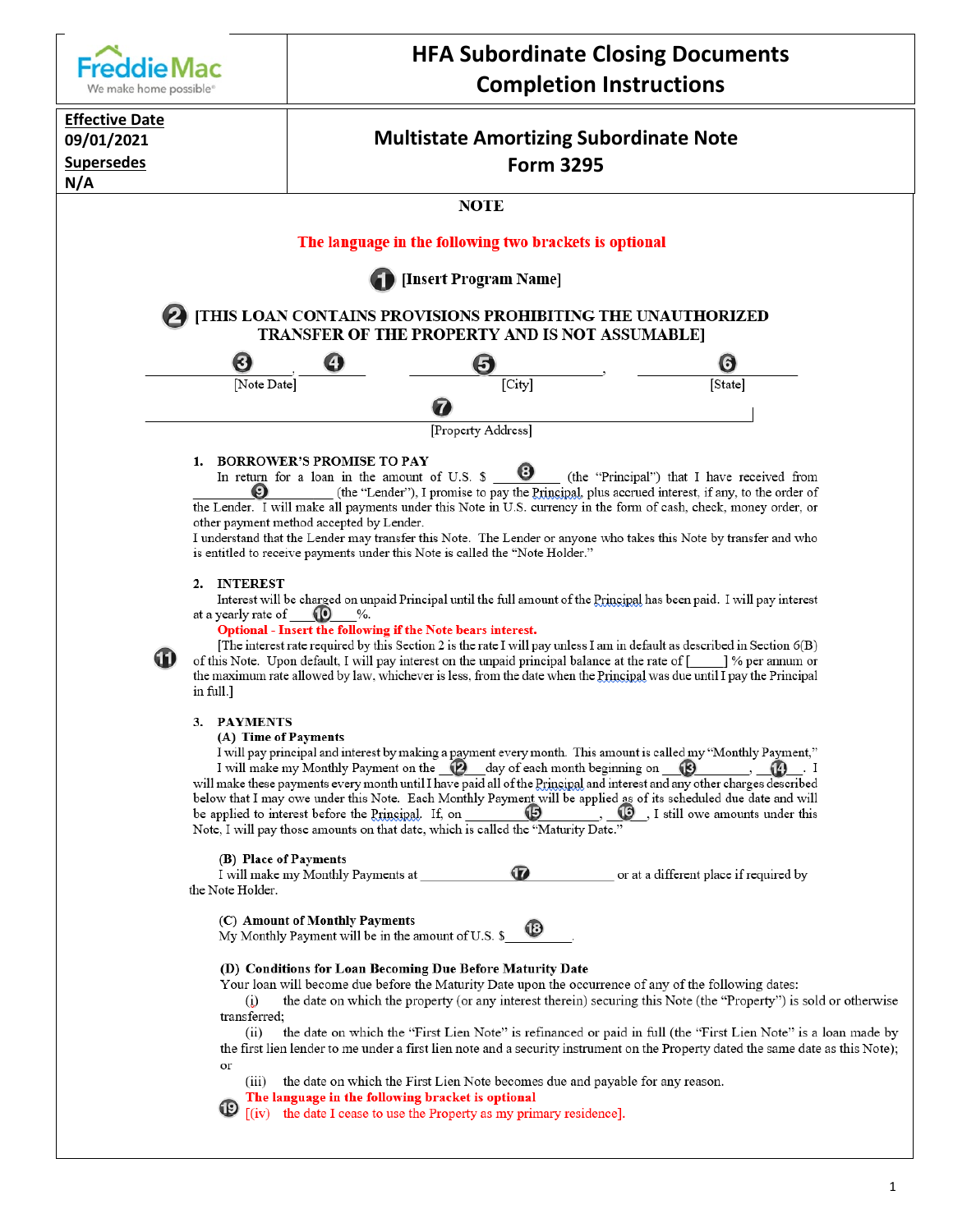

# **HFA Subordinate Closing Documents Completion Instructions**

#### **Effective Date** 09/01/2021

Supersedes N/A

## **Multistate Amortizing Subordinate Note Form 3295**

### 6. BORROWER'S FAILURE TO PAY AS REQUIRED

(A) Late Charges for Overdue Payments

If the Note Holder has not received the full amount of any Monthly Payment by the end of calendar days after the date it is due, I will pay a late charge to the Note Holder. The amount of the charge will be \_\_\_\_ % of my overdue Monthly Payment. I will pay this late charge promptly but only once on each late payment.

#### (B) Default

I will be in default under this Note if:

- $(i)$ I do not pay the full amount of each monthly payment on the date it is due;
- $(ii)$ I do not pay the full amount of Principal and interest (if any) on the Maturity Date;
- I fail to comply with the terms of the "Security Instrument" (defined in Section 10 below) securing  $(iii)$ this Note; or
- $(iv)$ I fail to comply with the terms of the First Lien Note or the mortgage, mortgage deed, deed of trust or security deed securing the First Lien Note.

The language in the following bracket is optional

[(v) I cease to use the Property as my primary residence.]

#### [Paragraph 11 is OPTIONAL]

#### 11. CERTAIN RESTRICTIONS TERMINATE ON FORECLOSURE OF HUD-INSURED FIRST MORTGAGE OR DEED OF TRUST.

In the event of foreclosure or deed in lieu of foreclosure of a prior mortgage, mortgage deed, deed of trust, security deed, or assignment of the first deed of trust securing the First Lien Note to the Secretary of Housing and Urban Development, any provisions herein or any provisions in any other collateral agreement restricting the use of the Property or otherwise restricting the Borrower's ability to sell the Property will have no further force or effect. Any person (including their successors or assigns) receiving title to the Property through a foreclosure or deed in lieu of foreclosure of a prior security deed will receive title to the Property free and clear from such restrictions.

WITNESS THE HAND(S) AND SEAL(S) OF THE UNDERSIGNED.

(Seal) - Borrower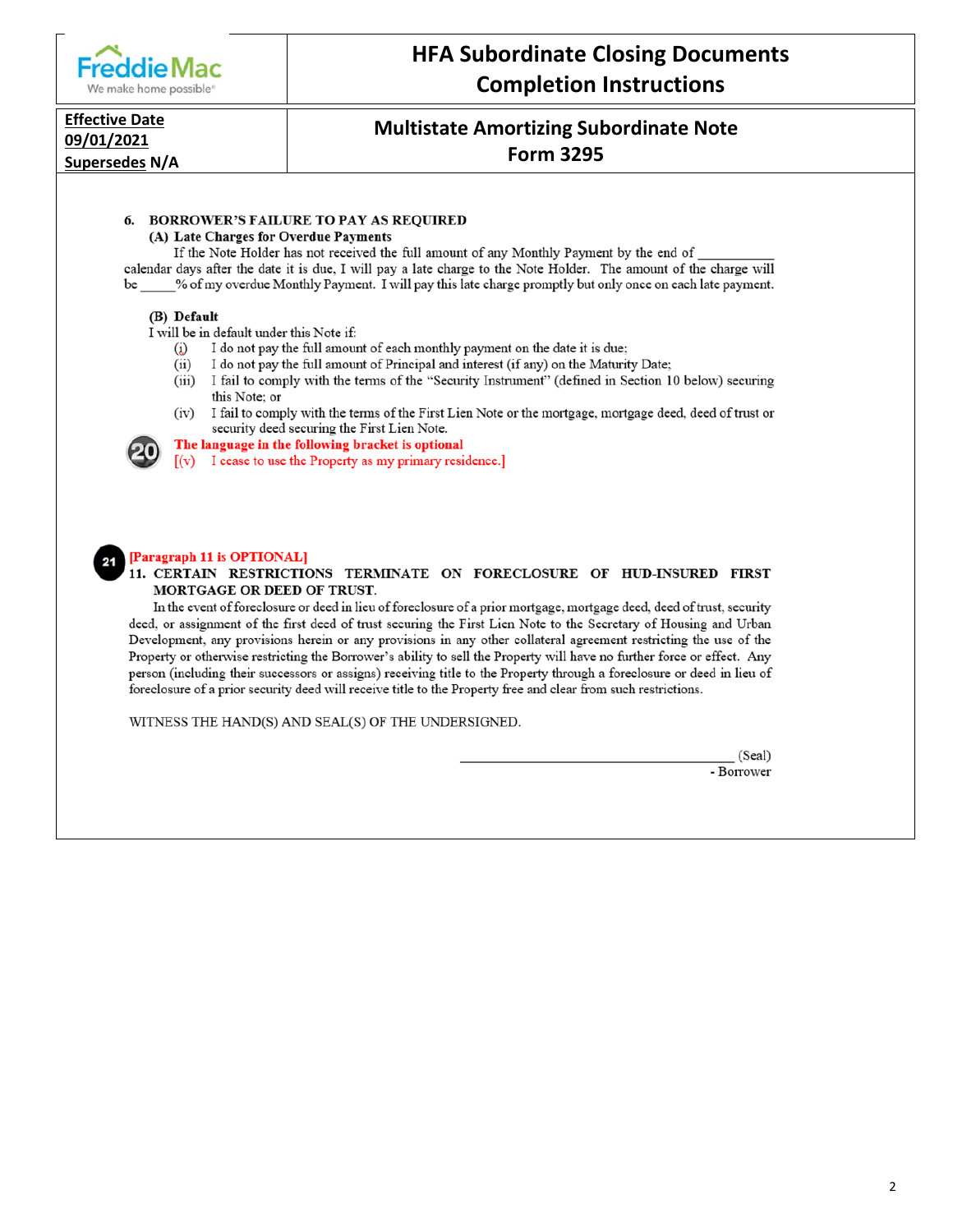

# **HFA Subordinate Closing Documents Completion Instructions**

# **Effective Date N/A**

# **09/01/2021 Multistate Amortizing Subordinate Note Supersedes Form 3295**

## **PLEASE NOTE THAT THESE INSTRUCTIONS ALSO APPLY TO THE FORM 3295e (For Electronic Signature)**

All the data completion fields are customary with the exception of the below instructions related to new subordinate fields. Authorized changes and/or optional changes are in brackets. If the authorized/optional changes are not adopted please be sure to remove the bracketed language from the documents.

- 1. Authorized Change -Name of HFA Program (i.e., Home)
- 2. Authorized Change Remove brackets and retain non-Assumability language provided
- 3. Month of year (i.e., January) and Day of Month (i.e., 12) that document is created
- 4. Year (i.e., 2021) that document is created
- 5. City where Note is prepared OR follow current practice for completion of this field. Due to technology advancements in the area of Remote On-line Notarization and/or Hybrid Closings this field may be completed according to your current practices and/or customary practice of the lender's forms provider.
- 6. State where Note is prepared OR follow current practice for completion of this field. Due to technology advancements in the area of Remote On-line Notarization and/or Hybrid Closings this field may be completed according to your current practices and/or customary practice of the lender's forms provider.
- 7. Subject Property Address (i.e., 123 Main Street, Moorpark, CA, 93021. Commas are optional)
- 8. Loan amount numeric
- 9. Lender Name
- 10. Interest Rate numeric (i.e., 5.0000%)
- 11. *Optional Language* is required if the interest rate is greater than zero. Remove this optional language if the interest rate is 0.0000% Required by THDA
- 12. Day of the month that payments are due (i.e.,  $1^{st}$ )
- 13. First Month that payments begin (i.e., March)
- 14. Year that payments begin (i.e., 2021)
- 15. Month that final payment is due (i.e., February)
- 16. Year that final payment is due (i.e., 2051)
- 17. Address where payments must be sent